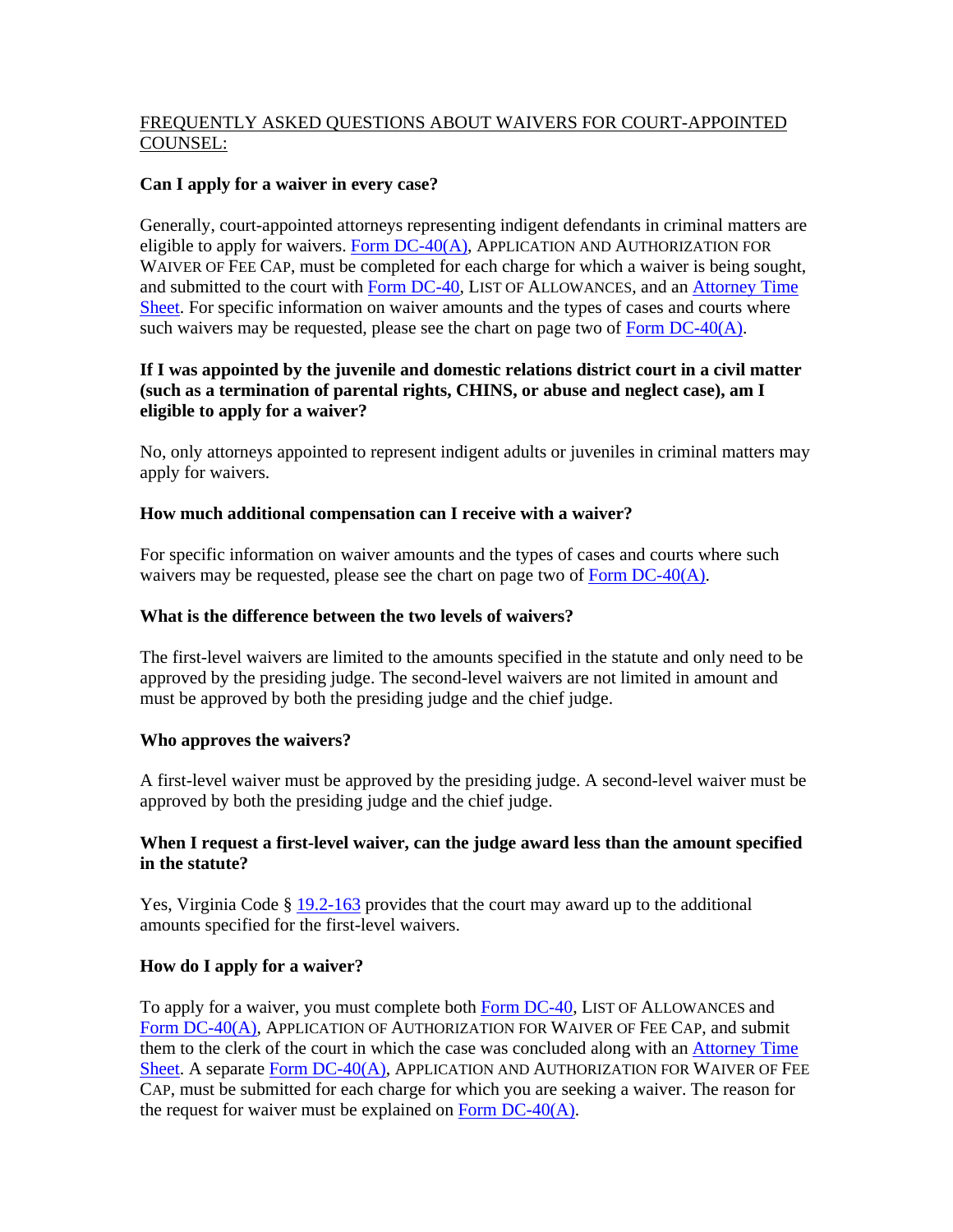# **When do I apply for a waiver?**

You may apply for a waiver once the case is concluded. The required paperwork must be submitted to the court within 30 days of the conclusion of the case.

#### **What criteria will the court use in deciding whether to grant my request for waiver?**

In determining whether to grant a waiver, the court will consider the effort expended by the attorney, the time reasonably necessary for the representation, the novelty and difficulty of the issues, or other circumstances that may justify a waiver. In accordance with Virginia Code § [19.2-163,](http://leg1.state.va.us/cgi-bin/legp504.exe?000+cod+19.2-163) the Executive Secretary also issued [guidelines](http://www.courts.state.va.us/forms/district/statutory_criteria_fee_cap_waiver_guidelines.pdf) that include examples of factors that courts should consider in making the determination.

# **What if my request for waiver is denied – can I appeal?**

No. There is no appeal process available if an application for waiver of fee cap is denied.

### **Does the funding allocated by the General Assembly to pay for waivers of the statutory fee caps apply to local charges?**

No, the General Assembly's allocation only applies to state charges.

### **What if the waiver funding runs out?**

Virginia Code § [19.2-163](http://leg1.state.va.us/cgi-bin/legp504.exe?000+cod+19.2-163) provides that if at any time the funds allocated for the waivers are exhausted, the Executive Secretary is to certify that fact to the courts, and no additional waivers may be granted. However, every court across the state has been provided with a budget estimate for its projected portion of the waiver funds. These guideline budget estimates have been developed based on past expenditures from the Criminal Fund by each court. Monthly reports of expenditures for waivers will be provided to each court.

### **Will my client be billed for the additional amount if the court grants my request for waiver?**

No. In any case where a waiver has been requested, the defendant will only be assessed attorney's fees equal to the statutory cap for the applicable charge.

# **Do I have to complete an attorney time sheet for every case?**

An [Attorney Time Sheet](http://www.courts.state.va.us/forms/district/ctappt_counsel_time_sheet.pdf) is required only when a request for waiver is submitted. It must be attached to the  $DC-40$  and  $DC-40(A)$  when they are submitted to the court. However, for cases where a waiver is not being requested, "a detailed accounting of the time expended" is still required pursuant to amendments to Virginia Code § [19.2-163](http://leg1.state.va.us/cgi-bin/legp504.exe?000+cod+19.2-163) in order for you to be compensated for your services as a court-appointed attorney. At a minimum, actual hours spent on each charge must be specified on the [DC-40](http://www.courts.state.va.us/forms/district/dc40.pdf) even when a waiver is not being requested.